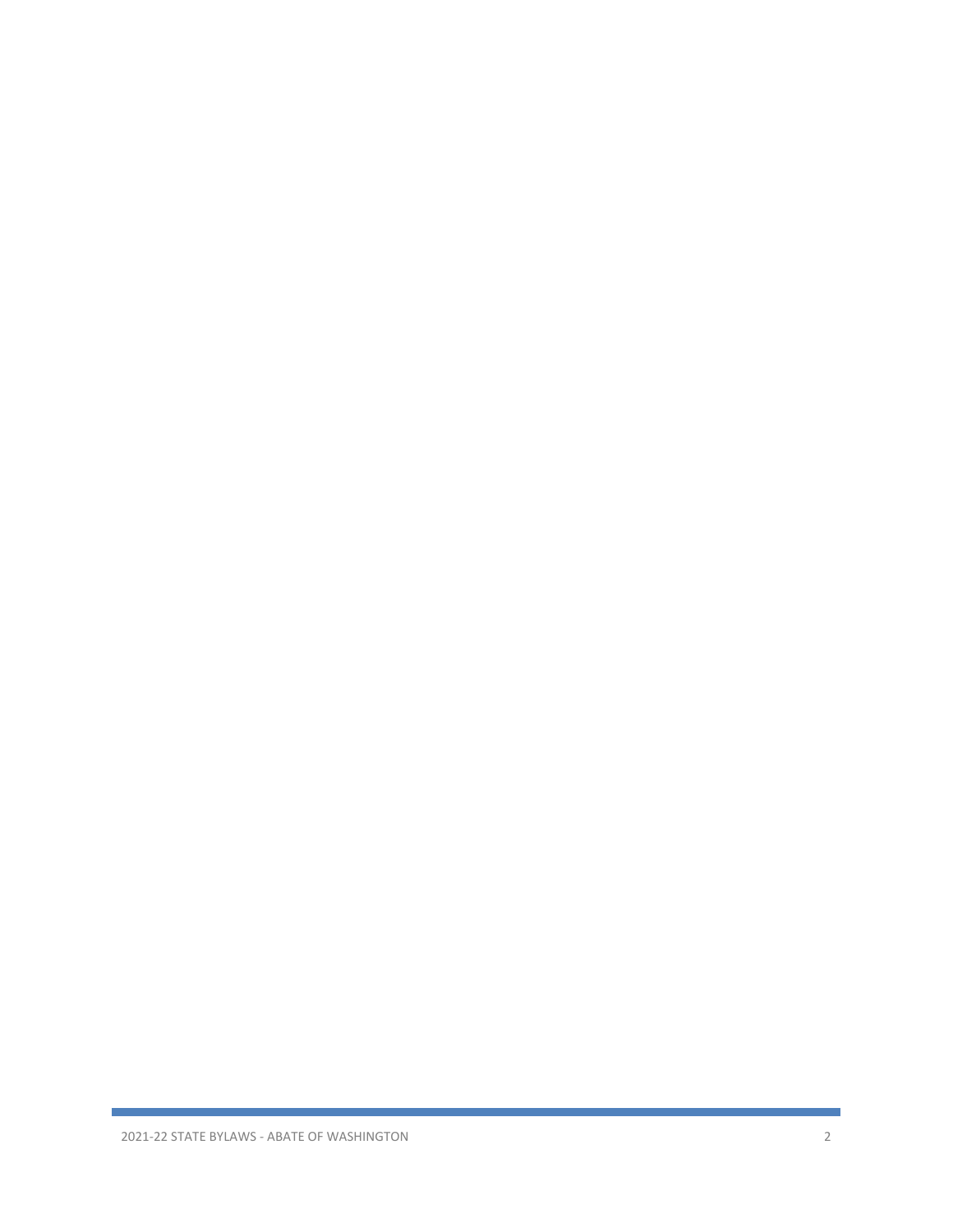# **Table of Contents**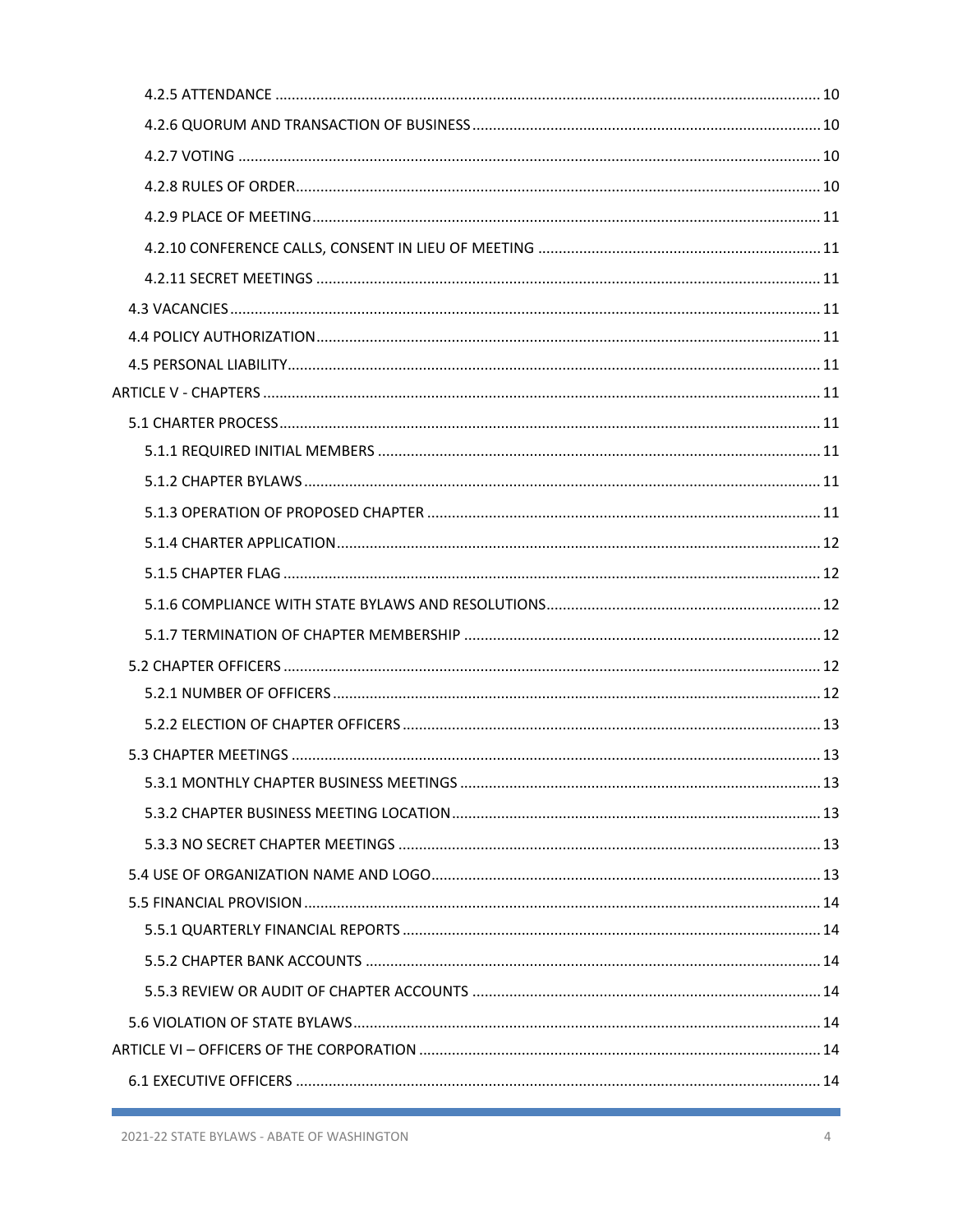| 6.7 TRANSFER OF DOCUMENTS, RECORDS AND PROPERTY TO INCOMING OFFICERS  17 |  |
|--------------------------------------------------------------------------|--|
|                                                                          |  |
|                                                                          |  |
|                                                                          |  |
|                                                                          |  |
|                                                                          |  |
|                                                                          |  |
|                                                                          |  |
|                                                                          |  |
|                                                                          |  |
|                                                                          |  |
|                                                                          |  |
|                                                                          |  |
|                                                                          |  |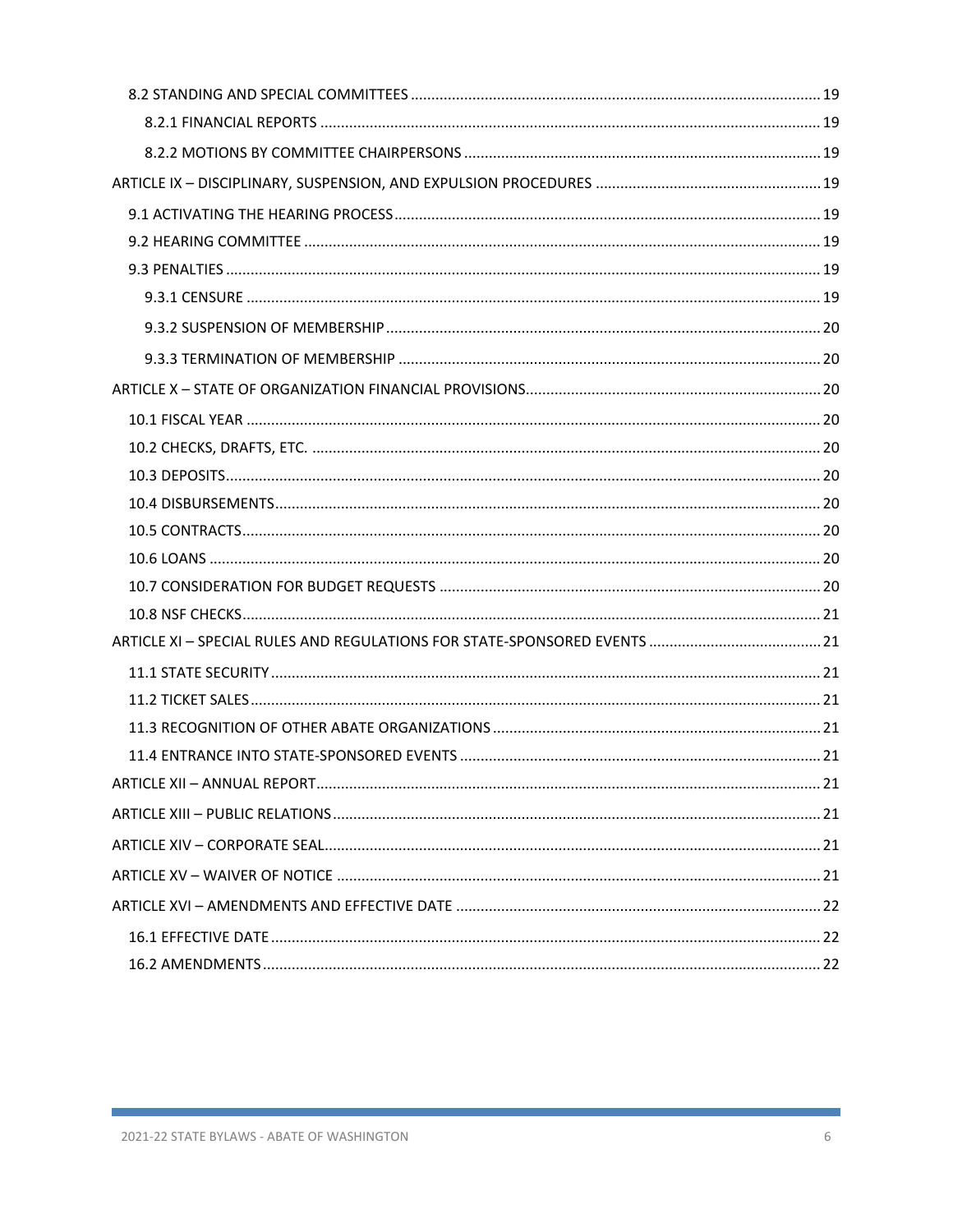# **ARTICLE I – DEFINITION**

The name of the corporation shall be ABATE of Washington. The acronym ABATE is defined as A Brotherhood Against Totalitarian Enactments and no other definitions, meanings, or interpretations may be used.

# **ARTICLE II – OFFICE**

ABATE of Washington shall have and continuously maintain a principal office within the State of Washington as the Board of Directors (BOD) may designate or as the business of the Corporation may require from time to time.

# **ARTICLE III – MEMBERS**

# **3.1 ELIGIBILITY FOR MEMBERSHIP**

Membership in ABATE of Washington shall be open to all persons eighteen (18) years of age or older, who have applied for membership and paid the required dues. An individual shall be considered to be a member in good standing of this nonprofit corporation upon the date of their enrollment by the State Membership Secretary or agent.

# **3.1.1 ACCEPTANCE BY CORPORATION**

Membership shall be open, and no formal acceptance is required before an individual can become a member. However, for good cause shown, the Board of Directors may refuse acceptance of a member.

# **3.1.2 NO DISCRIMINATION**

ABATE of Washington does not discriminate against any person on the basis of sex, race, motorcycle choice, or religious preference.

# **3.2 CLASSIFICATIONS OF MEMBERSHIP**

Members shall be defined by the following classifications:

#### **3.2.1 REGULAR MEMBER**

Any person who is a member and who is not otherwise classified in articles 3.2.2 or 3.2.3 is deemed to be a regular member.

#### **3.2.2 LIFETIME MEMBER**

The Board of Directors shall be authorized to grant a lifetime membership to any member deemed worthy under the guidelines established for lifetime membership.

Such lifetime member shall be exempt from payment of state membership dues and shall receive a Lifetime Membership card and shall have all rights and benefits warranted regular members. The Board of Directors shall have the right to revoke a lifetime membership pursuant to disciplinary, suspension, or expulsion procedures.

#### **3.2.3 CHARTER MEMBER**

The initial members of any chapter chartered by the Board of Directors and any person, who may become a member of said chapter within ninety (90) days after the chapter is granted its charter, shall be deemed a Charter Member.

#### **3.2.4 MULTIPLE CHAPTER MEMBERSHIPS**

Multiple chapter (dual) memberships shall not be recognized at the state level.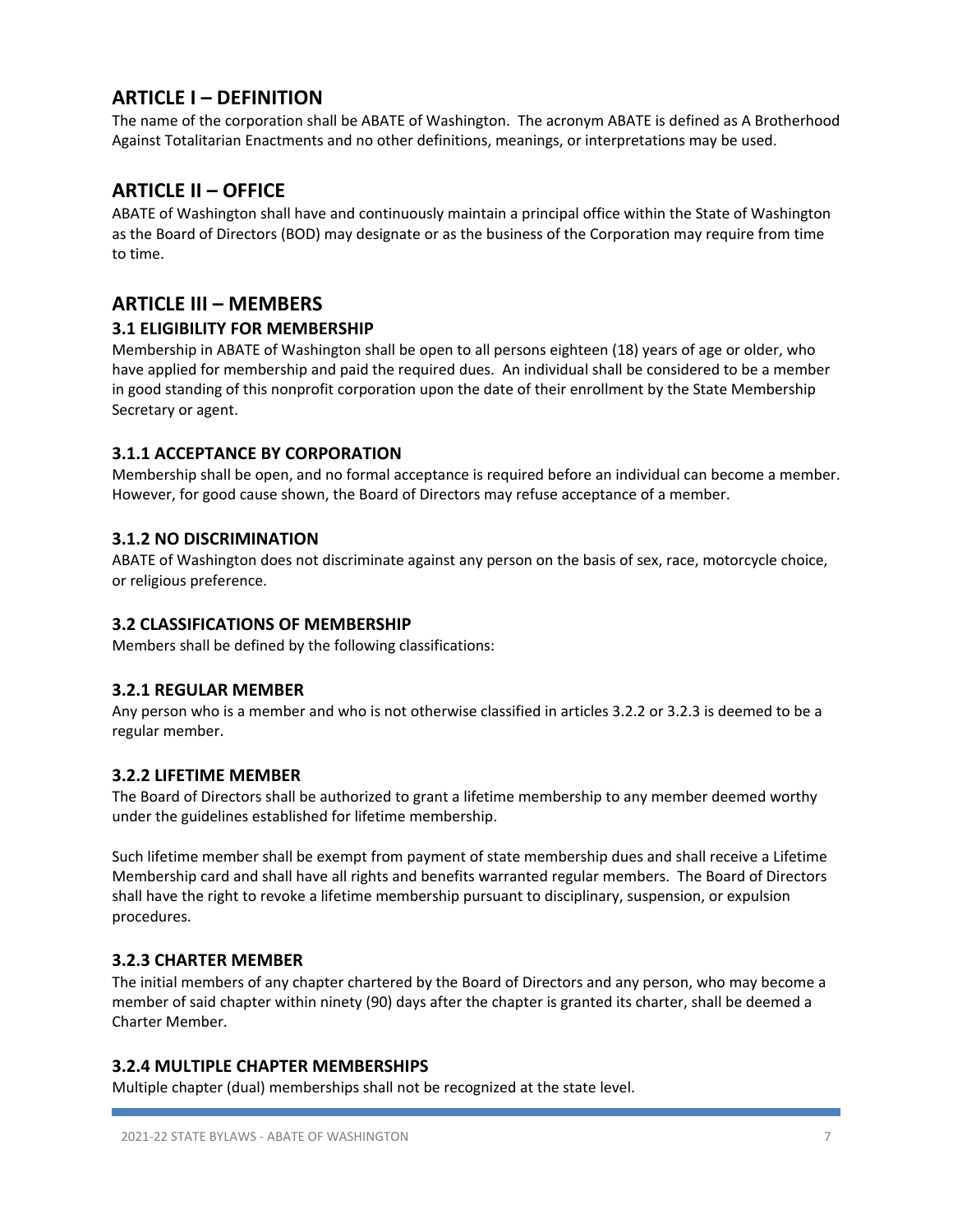# **3.2.5 ASSOCIATE MEMBERSHIP**

An ABATE of Washington Associate Member is a member of a recognized social or fraternal organization that wishes to join with ABATE of Washington to work for motorcycle rights. It shall be the recognized organization that establishes the right of that membership. All rights and responsibilities shall be spelled out in the ABATE of Washington Standing Policies. *[Ref: Adopted 4/6/11 Board of Director's Meeting. Added to document 9/22/15 Bylaws Committee.]*

#### **3.3 MEMBERSHIP RIGHTS**

Members shall have the right to vote, to hold office in the corporation, to remain non-chapter affiliated, to join the chapter of their choice, to form a chapter, to speak during chapter meetings, and to take part in all the activities of the corporation, in accordance with these bylaws and their respective local chapter bylaws. See article 4.1.3 for exception. *[Ref: Housekeeping correction to reference number 9/22/15 Bylaws Committee.]*

# **3.3.1 ABATE PATCHES**

The four inches ABATE membership patch can be worn on the back of a jacket, cut, etc. as long as it is not located in the dead center of the particular article of clothing. It may not be used with a "rocker" or as a "rocker" and further, it may not be the only patch on the back of said article of clothing.

The ten inch or fourteen-inch membership patch can be worn on the back of a jacket, cut, etc. centered in the upper or lower third of the article of clothing, as long as it is not located in the dead center of the particular article of clothing. It may be worn with a chapter identification or independent patch attached to bottom of patch; it may not be the only patch on the back of said article of clothing. *[Ref: Amended 1/11/14 Board of Director's Meeting.]*

# **3.4 MEMBERSHIP RESPONSIBILITIES**

Members are required to comply with the Bylaws and with resolutions properly deemed and approved by the Board of Directors, which become a rule or regulation of this Corporation.

# **3.4.1 DUES**

The Board of Directors by resolution shall establish or modify the annual membership dues, and such shall be due and payable to the corporation by the last day of the anniversary month of the member's enrollment with the corporation.

After the anniversary date and until state dues are paid, all rights, privileges, and benefits of the member are revoked. Memberships are not assignable and nontransferable, and not subject to devise or bequest.

#### **3.5 TERMINATION OF STATE MEMBERSHIP**

Termination of ABATE of Washington membership shall occur as follows:

#### **3.5.1 NONPAYMENT OF DUES**

Nonpayment of dues as specified in 3.4.1.

#### **3.5.2 REQUEST OF TERMINATION**

Upon written request by such member for their own termination, delivered to a member of the Board of Directors or the State Membership Secretary, either personally or by deposit in the US Mail.

#### **3.5.3 DISCIPLINARY PROCEEDINGS**

Upon action of the Board of Directors provided under the disciplinary, suspension and expulsion procedures contained in these bylaws. See also Article IX.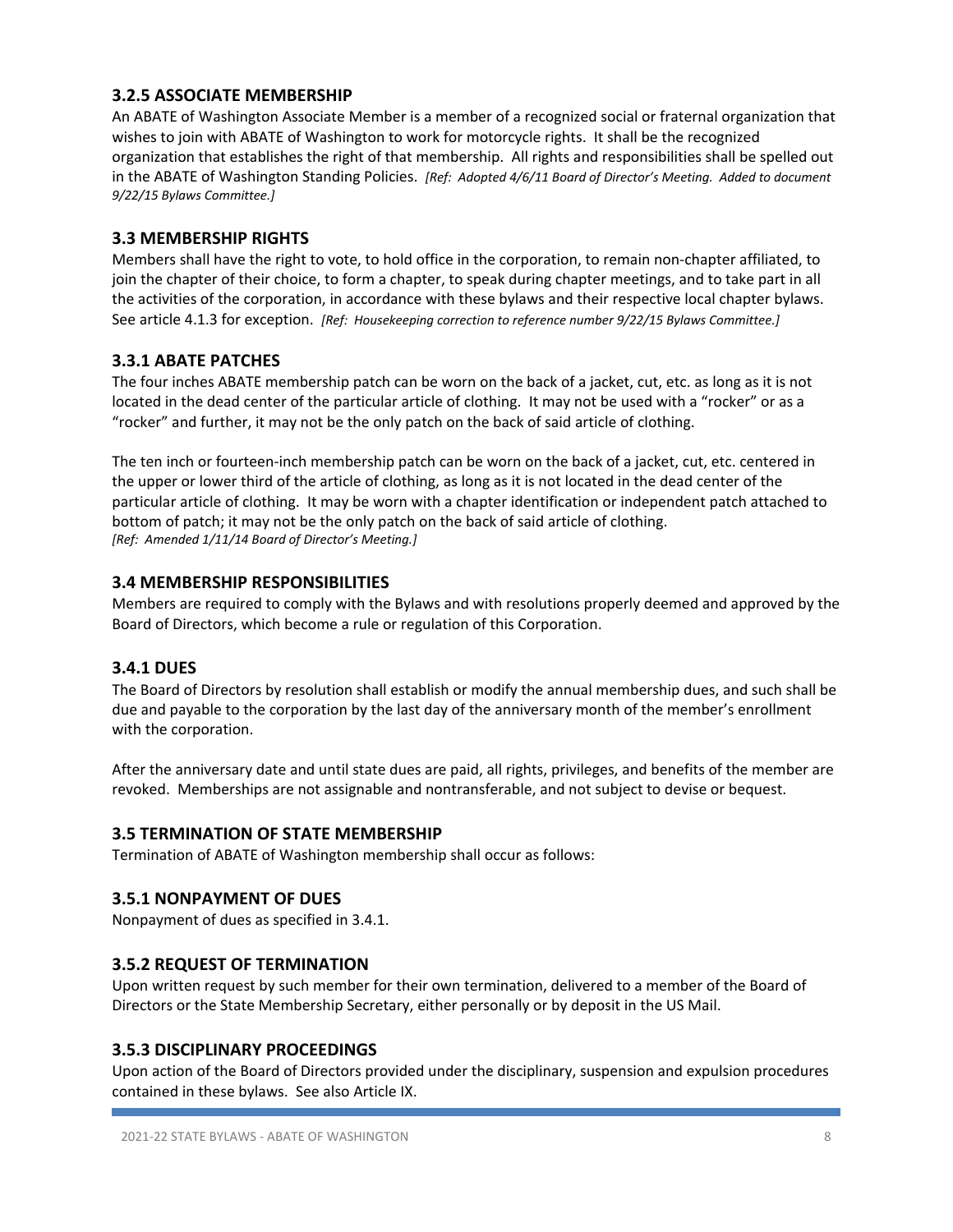# **ARTICLE IV - BOARD OF DIRECTORS**

# **4.1 STRUCTURE**

The Board of Directors shall govern the affairs of the Corporation. The Board of Directors shall consist of the elected State Officers and one member of each chapter as provided in these bylaws.

Said chapter member shall be the Chapter Coordinator, or in his/her place, a Deputy Chapter Coordinator, or a designee appointed by the chapter for the purpose of attending said meeting. A chapter designee must present a written notice of designation signed by two elected chapter officers.

# **4.1.1 STATE OFFICERS ON BOARD**

The following State Officers shall hold Board of Directors membership positions: State Coordinator, each Deputy State Coordinator, State Secretary, State Treasurer, and two Ambassadors.

# **4.1.2 HOLDING STATE OFFICE**

In order for any member to hold a State office, such member must have been elected or have their position appointed by the State Coordinator, approved by the Board of Directors, and must be a member in good standing.

# **4.1.3 TERMINATION OF STATE OFFICE**

Upon lapse or termination of membership, as provided by these Bylaws, a member's current holding of State Office or appointed position automatically terminates. If said officer's termination should occur due to lapse of payment of dues, subsequent payment of unpaid dues does not reinstate that member's State office position.

# **4.1.4 REMOVAL OF OFFICERS FOR UNSATISFACTORY PERFORMANCE**

Any state officer may be removed from their office for unsatisfactory performance by a two-thirds (2/3) majority vote of a properly convened regular or special meeting of the Board of Directors.

# **4.2 BOARD MEETINGS**

# **4.2.1 REGULAR MEETINGS**

Regular meetings of the Board of Directors shall be held during the months of January, April, July, and October of each year. The Board of Directors shall establish the exact meeting dates and locations at each July meeting.

# **4.2.2 SPECIAL MEETINGS**

Special meetings of the Board of Directors may be called by the State Coordinator or by any three members of the Board. Such meetings shall be held at the principal office of the Corporation or any other place so designated.

The call for the special meeting shall state the nature of the business to be considered and the place, date, and hour of said meeting. Notice of such special meeting shall be mailed to each Director at least seven (7) days before the meeting. Business considered and acted upon shall be limited to that stated in the call for said special meeting.

# **4.2.3 NOTICE OF MEETINGS**

Written notice of the regular meetings, which shall include the proposed agenda, shall be mailed or emailed at least four (4) weeks prior to said meeting. Said notice shall include the time, place, and date of said meeting. Each member who is entitled to be notified shall inform the State Secretary in their preference for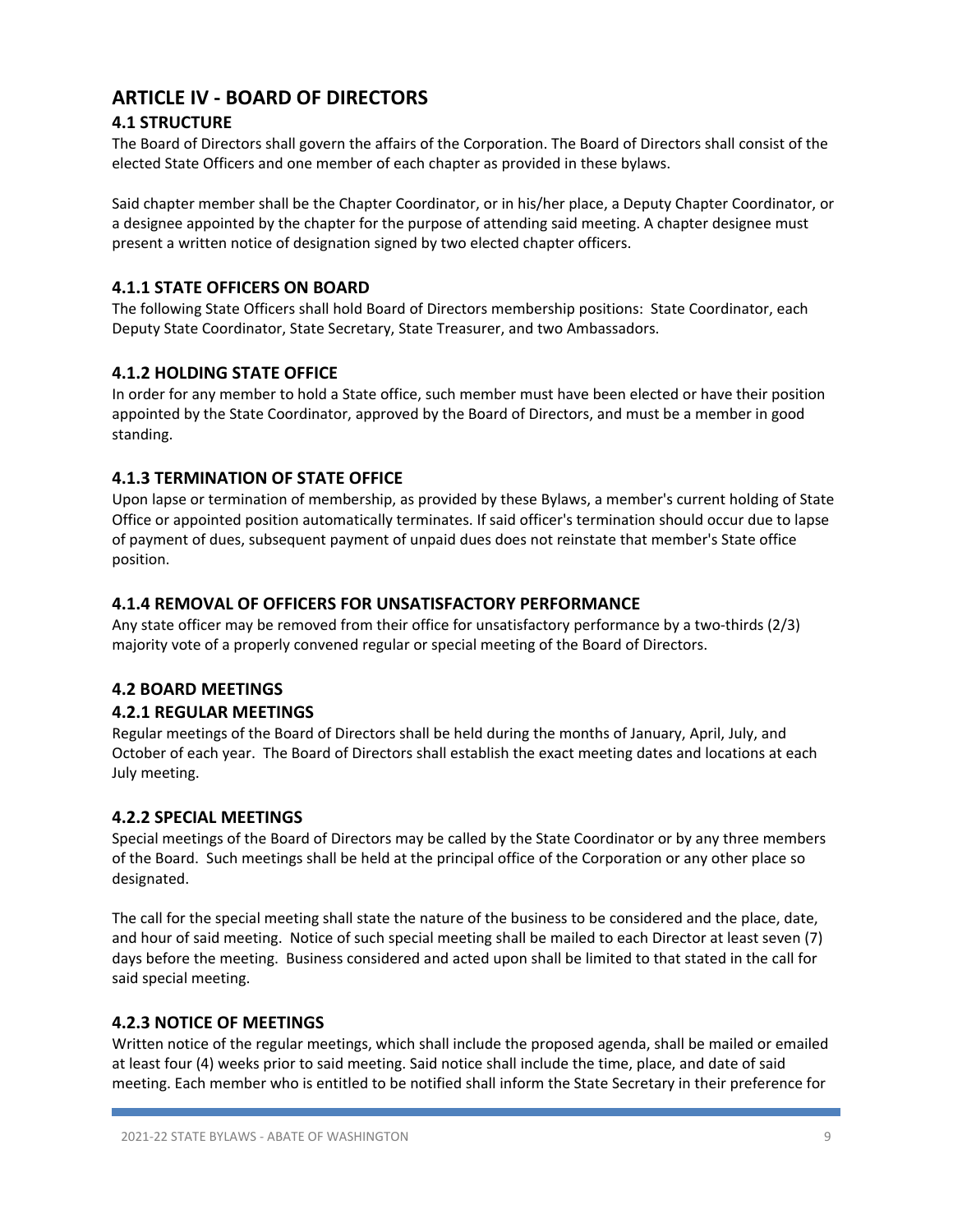receiving notice immediately upon taking office either by mail or email. The State Secretary will attempt to use a common software format that can be found free on the internet. The State Secretary shall attempt to use an email that has the ability to do return receipt of opening the email. *[Ref: Amended at 4/27/13 Board of Director's meeting. Housekeeping correction to wording 9/22/15 Bylaws Committee.]*

# **4.2.4 AGENDA**

The State Coordinator, in conjunction with the Executive Committee, shall propose a written agenda, which shall be sent to each member of the Board of Directors with the notice of meeting. Before the start of every Board of Directors meeting, Board members may propose new matters, other than bylaw amendments and disciplinary procedures, to be placed upon the agenda.

# **4.2.5 ATTENDANCE**

Meetings of the Board of Directors shall be open to all members. Participation by persons other than Directors and State Committee Chairpersons, in meeting discussions or presentations, shall be at the discretion of the Board of Directors.

#### **4.2.6 QUORUM AND TRANSACTION OF BUSINESS**

A simple majority of the membership of the Board of Directors shall constitute a quorum for the transaction of business. A simple majority shall constitute approval of routine business not otherwise in conflict with these bylaws.

#### **4.2.6.1 QUORUM, BOARD OF DIRECTORS**

For the purpose of establishing a quorum only, the total votes possible shall consist of the Chapter Coordinators, the State Coordinator, one (1) Deputy State Coordinator, the State Secretary and State Treasurer (the number of active number of chapters plus four (4)).

A simple majority of this number of voting members present shall constitute a quorum. A simple majority is determined by dividing the number of voting members, as defined above, by ½ (one-half), subtract 1 (one) to make it an even number.

#### **4.2.7 VOTING**

The State Coordinator, each Deputy State Coordinator, State Secretary, State Treasurer, two (2) State Ambassadors, and Chapter Coordinators or their designee shall have voting powers at all Board of Director meetings. Vote by proxy or phone will not be recognized. *[Ref: Amended 7/25/15 Board of Director's Meeting.] [Ref: Amended 4/23/16 Board of Director's Meeting.] [Ref: Amended 10/23/16 Board of Director's Meeting.]*

#### **4.2.7.1 PRESUMPTION OF ASSENT**

A Director of the Corporation who is present at the Board meeting at which action on any Corporate matter is taken shall be presumed to have assented to the action unless his/her dissent is entered into the minutes of the meeting, or unless he/she files written dissent by registered mail to the State Secretary within five (5) calendar days after the adjournment of the meeting. A Director who voted in favor of such action may not thereafter dissent.

#### **4.2.8 RULES OF ORDER**

Roberts Rules of Order shall serve as the guideline for parliamentary procedures in all meetings of the Board of Directors. *[Ref: Amended 1/16/16 Board of Director's Meeting.]*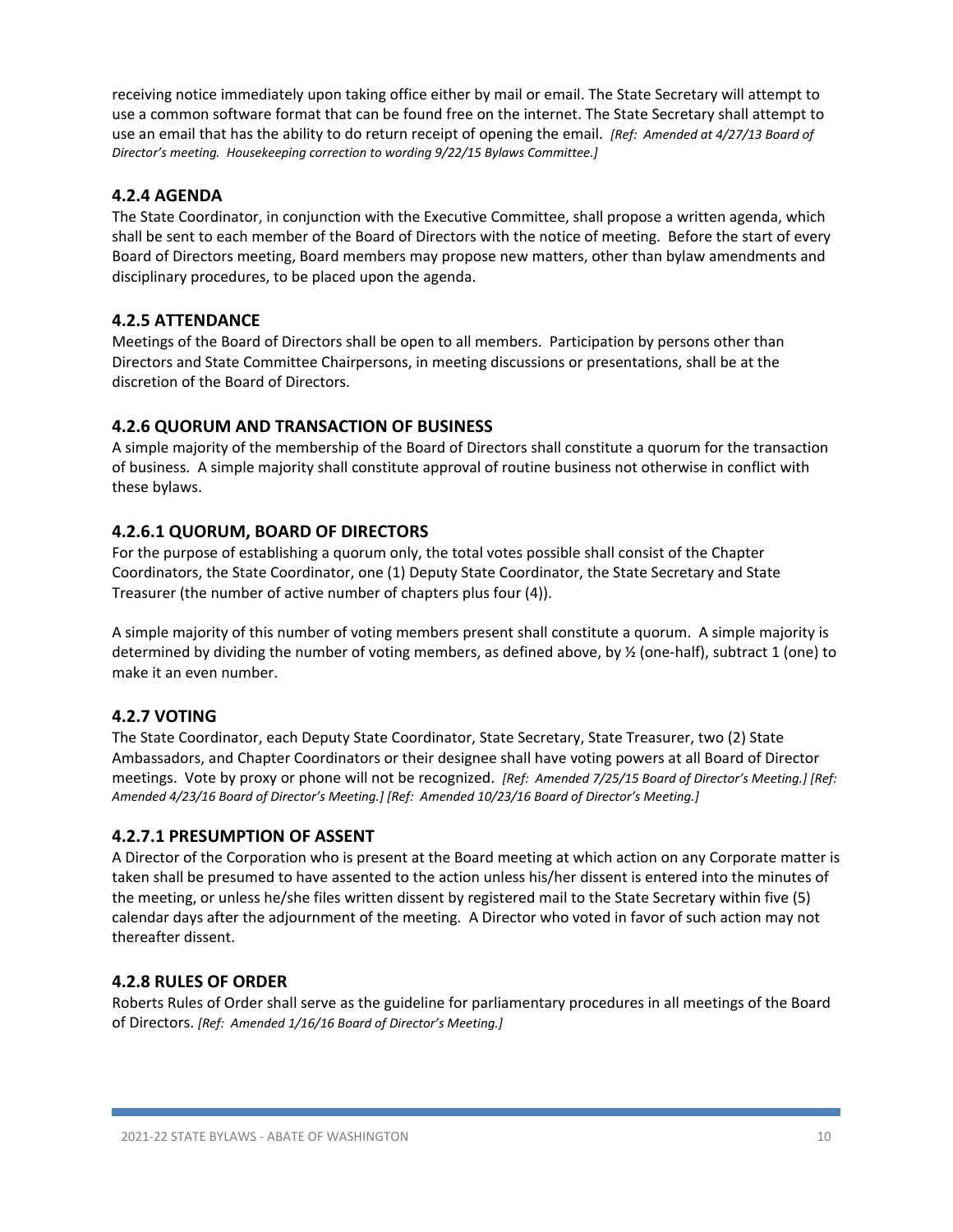# **4.2.8.1 SELECTION OF PARLIAMENTARIAN**

The Board of Directors, by appointment, at each October Board meeting, shall select a member in good standing to serve as Parliamentarian for the succeeding year. Said member shall not be a member of the current Board of Directors.

# **4.2.9 PLACE OF MEETING**

Unless a member who is under 21 years of age requests otherwise, a Board meeting may be held in a liquor establishment; however, no alcoholic beverages shall be served or consumed during the business meeting.

#### **4.2.10 CONFERENCE CALLS, CONSENT IN LIEU OF MEETING**

The Board of Directors meeting shall not be held by conference calls, and no consents in lieu of meeting shall be authorized.

#### **4.2.11 SECRET MEETINGS**

The Board of Directors and the Executive Committee shall not be authorized to convene a meeting that is closed to the general membership.

#### **4.3 VACANCIES**

Vacancies on the Board of Directors shall be deemed to exist upon the death, resignation, or the removal of any Director; or upon the failure of any Director to attend regular Board of Director meetings on two consecutive occasions, unless excused by action of the Board.

#### **4.4 POLICY AUTHORIZATION**

The Board of Directors has the authority to establish policy regarding legislation and the implementation of lobbying efforts or publicity campaigns as deemed appropriate.

#### **4.5 PERSONAL LIABILITY**

No Director, or member of this Corporation, shall be personally liable for the debts, liabilities, or obligations of the Corporation, provided there has not been a breach of fiduciary duty.

# **ARTICLE V - CHAPTERS**

#### **5.1 CHARTER PROCESS**

#### **5.1.1 REQUIRED INITIAL MEMBERS**

A chapter may be chartered by action of the Board of Directors in any area of the State where there are ten (10) or more members who request that the Board of Directors grant a charter.

#### **5.1.2 CHAPTER BYLAWS**

Each chapter shall operate as a non-profit organization, using the chapter Bylaws, which have been submitted to and accepted by the State Board of Directors. Chapter bylaw amendments must be approved by the State Bylaws Committee before they become effective.

#### **5.1.3 OPERATION OF PROPOSED CHAPTER**

A proposed chapter may not operate as an official chapter or use the name ABATE of Washington until approved by the Board of Directors. The Executive Board may, after reviewing the initial application packet, grant certain authority to operate until the Board of Directors takes formal action upon a request for a charter.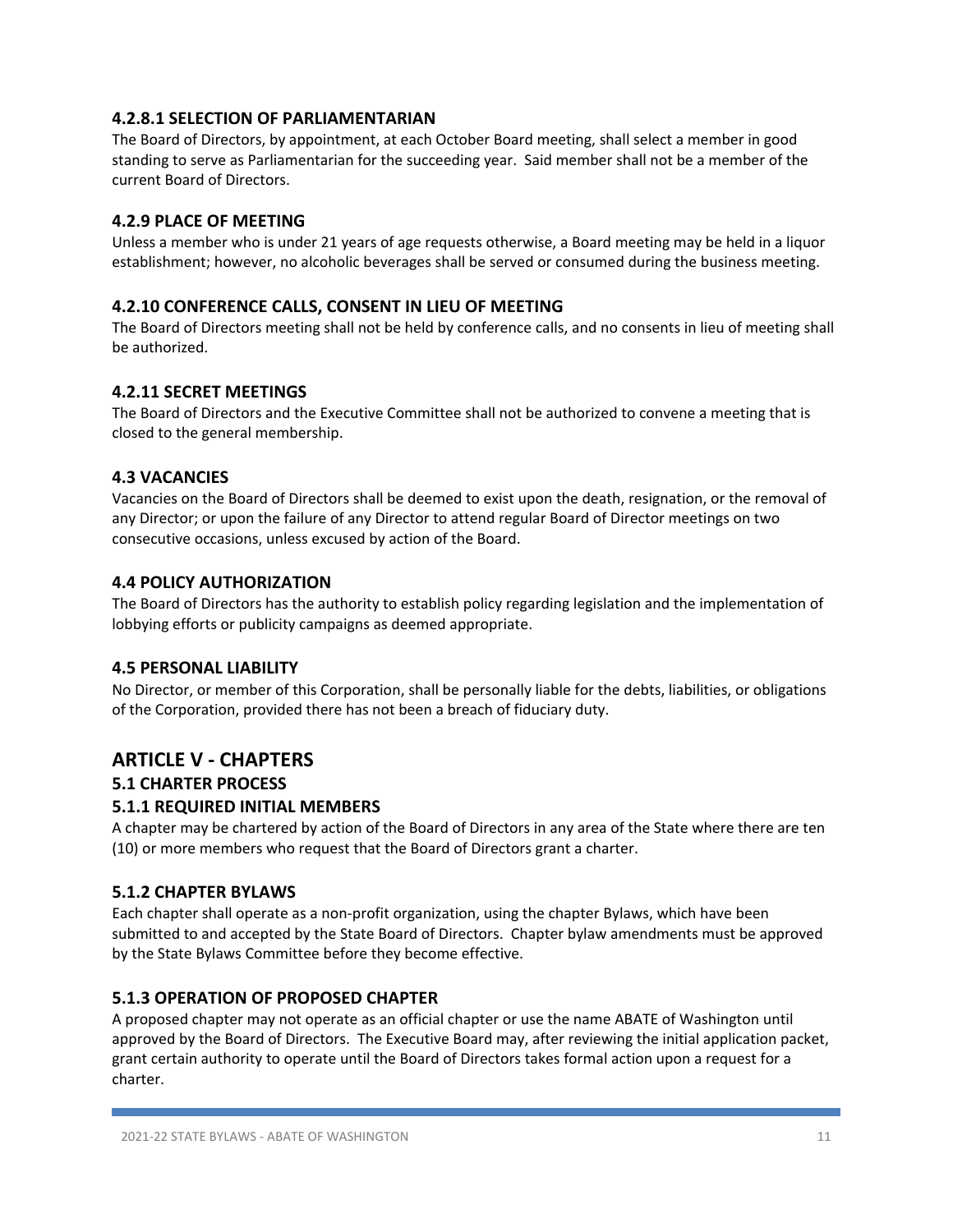# **5.1.4 CHARTER APPLICATION**

The charter application and information packet must be completed and submitted for approval at a regularly scheduled Board of Directors' meeting.

# **5.1.5 CHAPTER FLAG**

A newly chartered chapter will receive an official charter and an ABATE flag from the organization. If the original flag is lost, stolen, or destroyed, the chapter must purchase a replacement flag from the organization. Any chapter found abusing the chapter flag is subject to having their charter cancelled by the Board of Directors.

#### **5.1.6 COMPLIANCE WITH STATE BYLAWS AND RESOLUTIONS**

Each chapter must abide by the State Bylaws and Corporate Resolutions, both of which will be available to the members.

#### **5.1.7 TERMINATION OF CHAPTER MEMBERSHIP**

Chapter membership shall be terminated according to the bylaws of the respective chapter, which is not otherwise in conflict with the State Bylaws.

# **5.2 CHAPTER OFFICERS**

#### **5.2.1 NUMBER OF OFFICERS**

The number of officers of chapter shall be left to the individual chapter; however, each chapter shall elect and have a minimum of the following officers:

#### **5.2.1.1 CHAPTER COORDINATOR**

The Chapter Coordinator shall be elected, and it shall be his/her responsibility to keep the State Coordinator and the Board of Directors informed as to the status of the chapter. The Chapter Coordinator must represent the chapter and vote according to the chapter's direction at State Board meetings.

#### **5.2.1.2 DEPUTY CHAPTER COORDINATOR**

The Deputy Chapter Coordinator shall perform the duties of the Chapter Coordinator in the event of the absence of the Chapter Coordinator.

#### **5.2.1.3 CHAPTER SECRETARY**

The Chapter Secretary shall be responsible for keeping the minutes of all chapter business meetings and sending copies of said minutes to the State office, maintaining communication with the State organization, updating and maintaining chapter files and records, and is responsible for informing the State Secretary of regular meeting places, times and dates.

In addition, the Chapter Secretary shall forward membership applications, fees, and dues to the State Membership Secretary and maintain an accurate and complete membership roster of the chapter.

#### **5.2.1.4 CHAPTER TREASURER**

The Chapter Treasurer shall keep all financial records and transactions of the chapter retain originals and/or copies of financial reports which include bank statements, canceled checks, report the financial condition of the chapter to the State Organization and shall submit quarterly financial reports to the State Organization.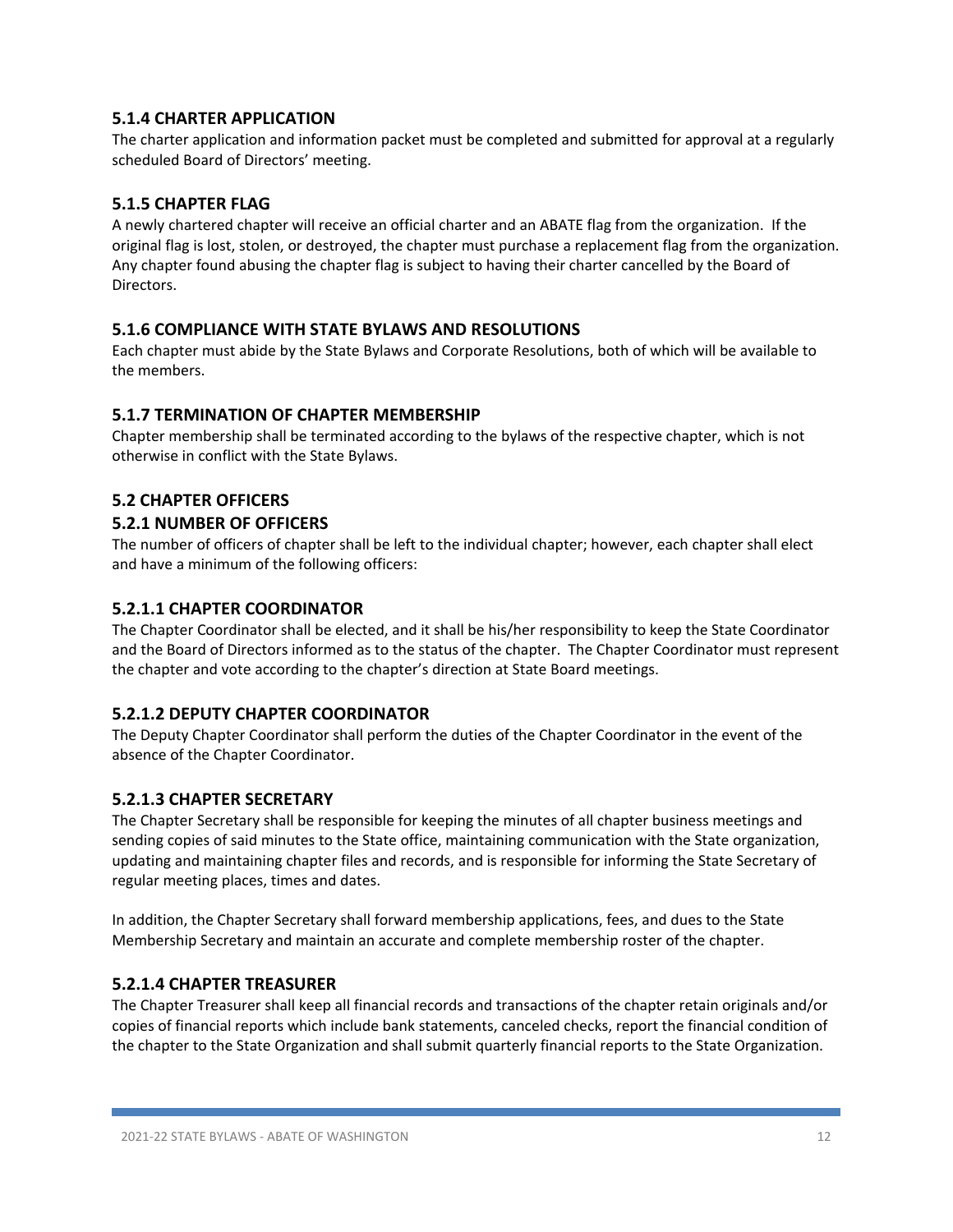# **5.2.1.5 COMBINATION OR SEPARATION OF CHAPTER OFFICER POSITIONS**

The chapter officer positions of Secretary and Treasurer may be combined into one duly elected chapter office. The office of Chapter Secretary may be separated into the positions of Secretary and Membership Secretary. The Chapter office of Membership Secretary may be elected or appointed as determined by the chapter.

# **5.2.2 ELECTION OF CHAPTER OFFICERS**

# **5.2.2.1 DATE OF ELECTIONS**

Chapter Coordinators shall be elected by the chapters at their September meeting, or within sixty (60) days after a chapter receives its initial charter from the Board of Directors. Said Coordinator shall serve through the next regular September meeting of the Chapter. Other Chapter officers shall be elected in accordance with the Chapter Bylaws.

# **5.2.2.2 CHAPTER COORDINATOR VACANCY**

Chapter Coordinator vacancies shall be filled by an election, at the next business meeting of the Chapter, after the position has been vacated. All Chapter members shall be notified of such election.

# **5.2.2.3 VACANCY IN OTHER CHAPTER OFFICES**

Vacancies shall be filled as provided for in Chapter Bylaws and in agreement with the State Bylaws.

# **5.2.2.4 NOTICE TO STATE SECRETARY**

Chapters are to promptly inform the State Secretary of the elected officers' names and addresses, including changes of address when they occur.

#### **5.3 CHAPTER MEETINGS**

#### **5.3.1 MONTHLY CHAPTER BUSINESS MEETINGS**

Each chapter shall hold monthly business meetings at a regularly scheduled date, time, and place.

ABATE of Washington shall be able to hold video meetings and vote on ABATE of Washington business only when an in-person meeting is impossible. Video meetings will only be held on an emergency basis and notice of the video meeting shall be at least 7 days in advance of the meeting. *[Ref: Amended 4/17/2021 Board of Director's Meeting.]*

# **5.3.2 CHAPTER BUSINESS MEETING LOCATION**

Unless a chapter member, or guest, who is under 21 years of age requests otherwise, a chapter meeting may be held in a liquor establishment. Chapters may prohibit the serving and/or consumption of alcoholic beverages shall during the chapter business meeting.

#### **5.3.3 NO SECRET CHAPTER MEETINGS**

Chapters shall not convene meetings that are closed to the general membership.

#### **5.4 USE OF ORGANIZATION NAME AND LOGO**

Chapters may authorize reproduction or use of the official State of Washington ABATE logo and/or use of the wording "ABATE of Washington" or the slogan known as "ABATE", subject to the review of the Board of Directors. The Board must approve any revisions. Chapters shall identify themselves as "ABATE of Washington," "\_\_(name of chapter) \_Chapter".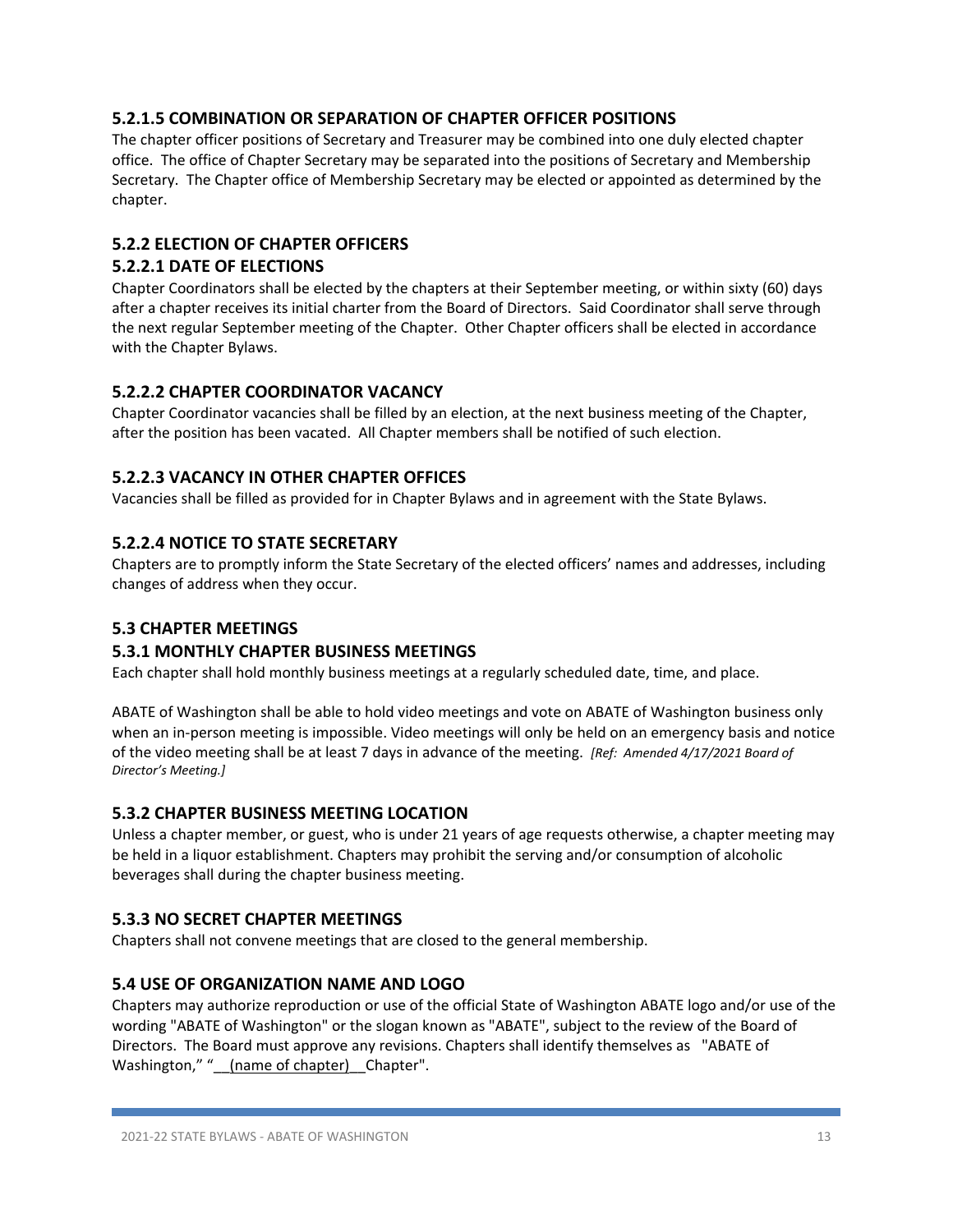# **5.5 FINANCIAL PROVISION**

# **5.5.1 QUARTERLY FINANCIAL REPORTS**

Upon a form approved by the State Board of Directors, each Chapter shall be responsible to formulate and submit a financial statement to the State Treasurer and such is due on or before each State Board of Directors meeting and/or upon request by the State Coordinator. A copy of said form must be retained in the Chapter files.

#### **5.5.2 CHAPTER BANK ACCOUNTS**

Each Chapter shall establish and maintain a checking account. Two-signature authorization shall be required on all bank accounts. All moneys sent or received by the State Treasurer shall be in the form of a check or money order made payable to ABATE of Washington. All account numbers and bank branches shall be reported to the State Treasurer. The State Coordinator and /or State Treasurer shall be on the signature authorization of each account.

# **5.5.3 REVIEW OR AUDIT OF CHAPTER ACCOUNTS**

The Board of Directors has the right and privilege to demand a review or audit by the State Treasurer or an independent accountant of any account which said Chapter may establish.

# **5.6 VIOLATION OF STATE BYLAWS**

A Chapter may be found in violation of these Bylaws and be subject to censure, suspension, or termination of its Charter in accordance with the process outlined in the section of these Bylaws regarding the disciplinary, suspension, and expulsion procedure.

# **ARTICLE VI – OFFICERS OF THE CORPORATION**

#### **6.1 EXECUTIVE OFFICERS**

The Executive Officers of the Corporation shall be a State Coordinator, Senior State Deputy Coordinator, Junior State Deputy Coordinator, State Secretary, State Treasurer and two State Ambassadors. The Board of Directors, as is deemed necessary, may add additional Executive Officer positions by amendment of these bylaws. Said Executive Officers shall be duly elected by the membership at large. No person shall hold more than one of these offices at the same time. For times of emergency action, the authoritative rank of these officers shall be in the order described above. The Senior State Deputy Coordinator shall be the State Deputy Coordinator that has held this office for the longest consecutive period of time.

#### **6.1.1 MULTIPLE VOTES**

No one person shall hold two (2) or more voting positions on the Board of Directors' or Executive Committee.

#### **6.2 ELECTION AND TERM OF OFFICE**

To provide continuity to the Corporation the State Coordinator, Junior State Deputy Coordinator, and Ambassador at Large shall be elected each even year. The Senior State Deputy Coordinator, State Secretary, State Treasurer, and NCOM Ambassador shall be elected each odd year. The Executive Officers shall be elected for a term of two years. *[Ref: Amended 1/12/19 Board of Director's Meeting.]*

# **6.3 EXECUTIVE OFFICER QUALIFICATIONS/ELIGIBILITY**

# **6.3.1 STATE COORDINATOR**

A candidate for this position must have been a member in good standing for a minimum of two (2) years continuously and have held one (1) of the following positions for at least one year: State Executive Officer, one (1) of the four (4) elected Chapter Officers, or State Officer position as defined in these bylaws.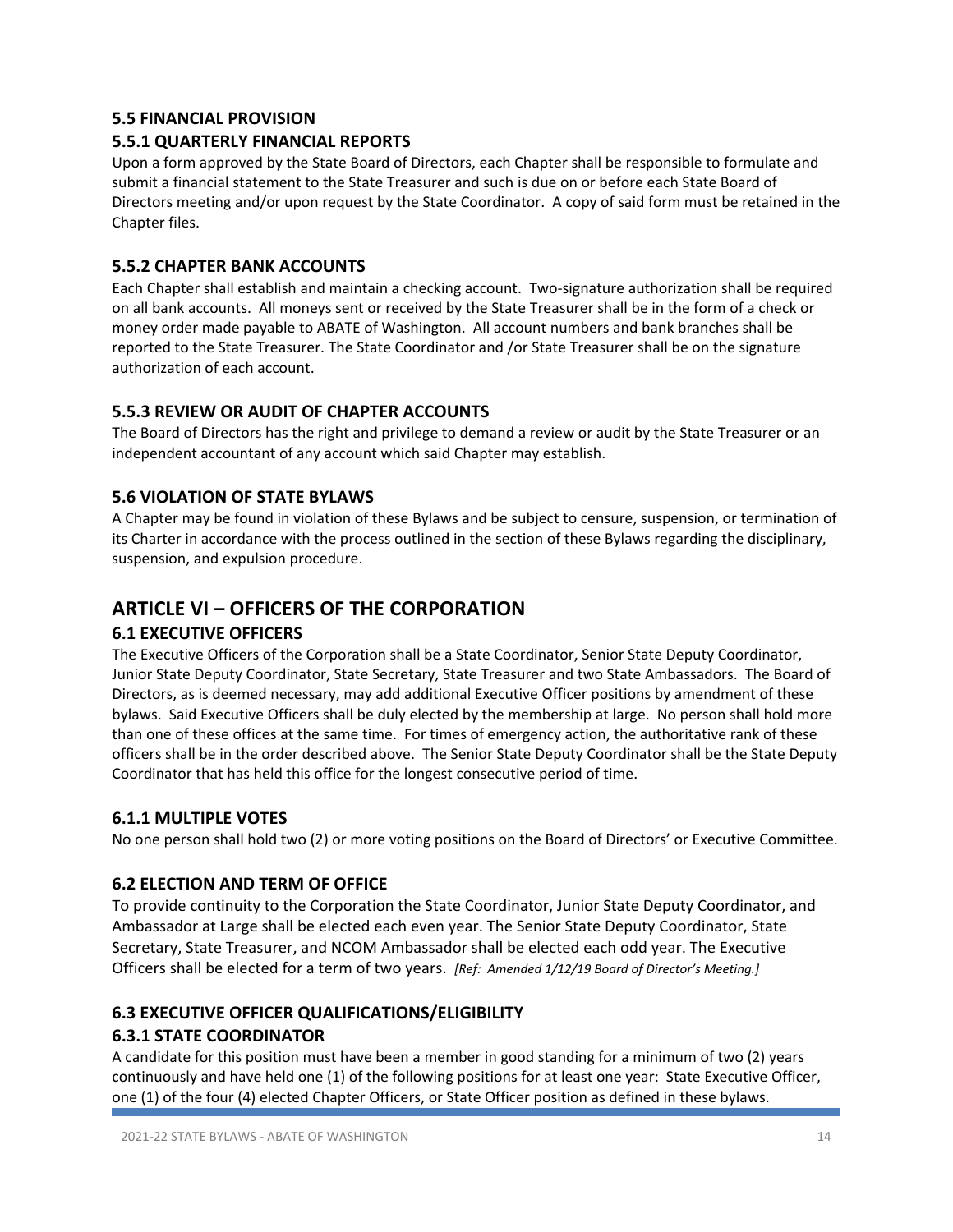# **6.3.2 DEPUTY STATE COORDINATOR**

A candidate for this position must have been a member in good standing for a minimum of two (2) years continuously and have held one (1) of the following positions for at least one year: State Executive Officer, one (1) of the four (4) elected Chapter Officers, or State Officer position as defined in these bylaws.

#### **6.3.3 STATE SECRETARY**

A candidate for this position must have been a member in good standing for a minimum of two (2) years continuously; have held one (1) of the four (4) elected Chapter Officers positions for at least one (1) year; and must have two (2) years secretarial experience or training.

# **6.3.4 STATE TREASURER**

A candidate for this position must have been a member in good standing for a minimum of two (2) years continuously; have held one (1) of the four (4) elected Chapter Officers positions for at least one (1) year; and be bondable.

# **6.4 DUTIES OF EXECUTIVE OFFICERS**

# **6.4.1 STATE COORDINATOR**

The State Coordinator shall, subject to the control of the Board of Directors, supervise and coordinate all business affairs of the Corporation. He/she shall perform all duties incident to his/her office and such other duties as may be required by law, Articles of the Corporation, these bylaws, or that which is required from time to time at the discretion of the Board of Directors. He/she shall preside at the meetings of the Board of Directors and shall be an ex-officio member of all committees.

# **6.4.2 DEPUTY STATE COORDINATOR**

The Deputy State Coordinator shall, in the absence of the State Coordinator, perform all duties of the State Coordinator, and may be assigned additional duties by the Board of Directors or the State Coordinator, and shall be an ex-officio member of all committees.

The individual duties of the Senior and Junior State Deputy Coordinators shall be divided between themselves, with the approval of the State Coordinator.

#### **6.4.3 STATE SECRETARY**

The State Secretary shall be bonded for faithful discharge of duties and with such securities that the Board shall determine. The State Secretary shall take the minutes of the Board of Directors meetings, in one or more books provided for that purpose. Shall see that all notices are duly given in accordance with the provisions of these bylaws, or as required by law. Be the custodian of all corporate records and see that the Seal of the Corporation is affixed to all documents, the execution of which on behalf of the Corporation under its seal is duly authorized. Supervise the maintenance and updating of all corporate records; and in general perform all duties incident to the office of Secretary and such other duties as from time to time may be assigned by the State Coordinator or the Board of Directors. The State Secretary shall respond in a timely manner to reasonable requests in writing from Board members and shall provide meeting minutes to Board members within thirty (30) days.

#### **6.4.4 STATE TREASURER**

The State Treasurer shall be bonded for the faithful discharge of duties and with such securities that the Board shall determine. He/she shall have charge and custody of, and be responsible for all funds and securities of the corporation; receive and give receipts for moneys due and payable to the Corporation from any source, and deposit all such money in the name of the Corporation in such banks, trust companies, or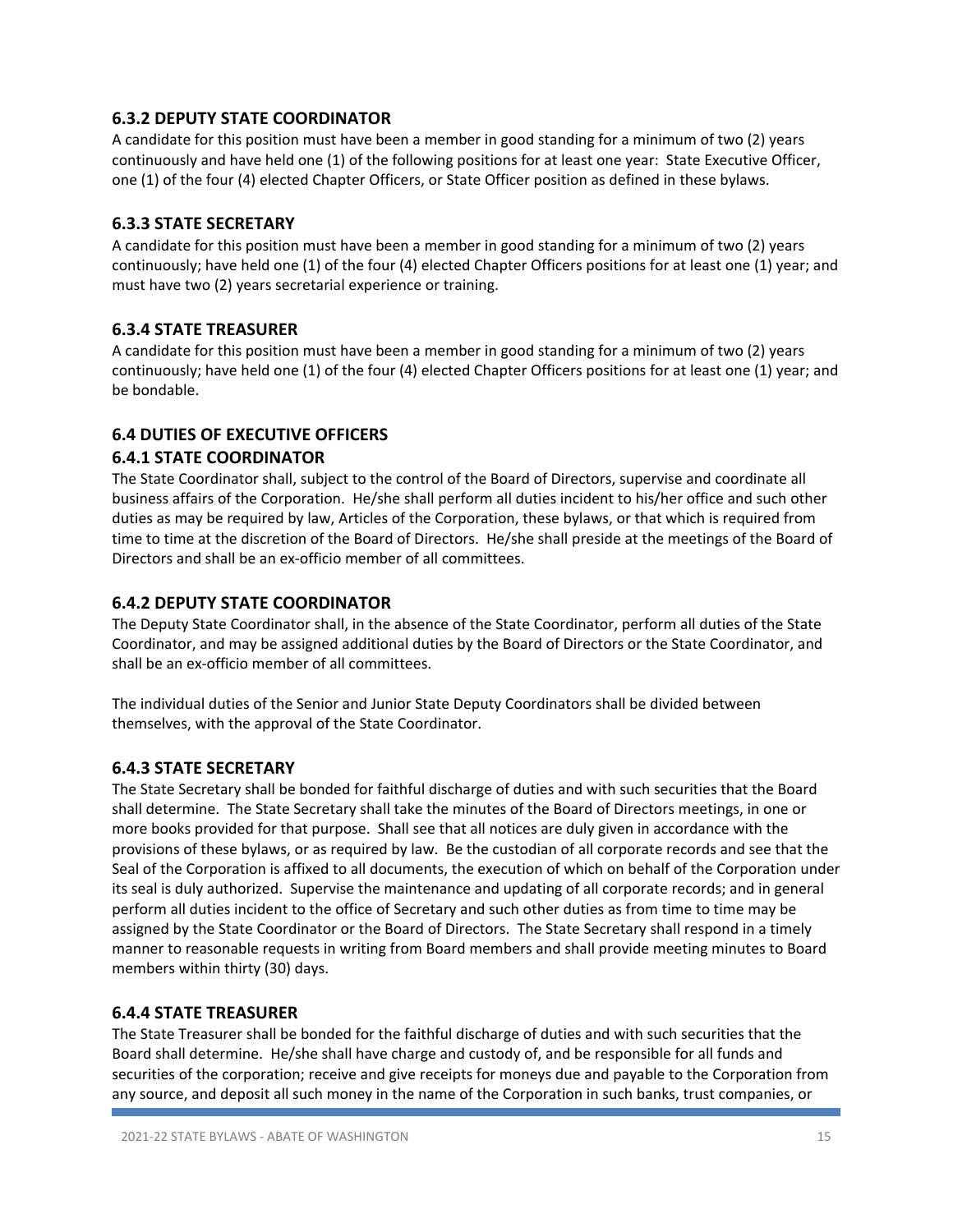other depositories as shall be selected in accordance with the provisions of these bylaws and in general perform all the duties incident to the office of Treasurer and such other duties as from time to time may be assigned to him/her by the State Coordinator or the Board of Directors. Upon reasonable request, all financial records shall be made available to any member.

The State Treasurer shall be authorized to pay all usual and customary monthly operating expenses without the advance approval of the Board of Directors. He/she shall present to the Board of Directors any extraordinary expenses, or billings, which shall require approval by the Board of Directors for payment. He/she shall report in writing monthly to the Executive Committee and quarterly to the Board of Directors, income and disbursements by categories from all open bank accounts, he/she shall also report the current financial status of said accounts. He/she shall retain originals and/or copies of financial records, which include bank statements, cancelled checks.

# **6.4.5 NCOM AMBASSADOR**

The NCOM Ambassador (National Coalition of Motorcyclists) shall serve as an active NCOM board member. He/she shall work with the Confederation of Clubs (COC), maintain knowledge of Club protocol in order to advise ABATE in its dealings with motorcycle clubs, educate ABATE members and other non-club members regarding club protocol, educate club members about ABATE and MROs in general. He/she shall attend Executive Committee and Board of Directors meetings and submit a newsletter article within 30 days after each NCOM board meeting to keep ABATE members up to date with NCOM activities.

# **6.4.6 AMBASSADOR AT LARGE**

The Ambassador at Large shall educate non-ABATE members as to the benefits of ABATE, attend non-ABATE motorcycle group meetings as often as practical in order to maintain contact and educate their memberships regarding ABATE. He/she shall promote ABATE at non-ABATE functions, educate ABATE as to the work of other motorcycle groups, attend Chapter meetings as often as practical to assist Chapters in their work and address problems as necessary. He/she shall attend ABATE Executive Committee and Board of Director meetings, assist with the formation of new chapters, and submit monthly newsletter articles.

#### **6.5 OTHER OFFICERS**

The State Coordinator, subject to the majority approval of the Board of Directors, may appoint other officers. Said officers shall serve at the discretion of the Board of Directors.

#### **6.5.1 STATE SERGEANT-AT-ARMS**

The State Sergeant-At-Arms position is tasked primarily with the orderly conduct of the Board of Director (BOD) meetings. It is a non-voting position. He/she must be knowledgeable in regards public law, the bylaws of ABATE, and Robert's Rules of Order. The Sergeant-At-Arms is to assist the Chair and members of the BOD in the orderly and efficient conduct of the meeting by calling the meeting to order at the proper time; by keeping track of BOD members requesting to speak; by working with the Parliamentarian, and by insuring order during the meeting at the direction of the Chair unless it is an emergency condition that requires immediate action. This position requires a confirmation roll call vote by the BOD prior to assumption of the position. The State Sergeant-At-Arms shall have the authority to bring "Point of Order" up during the meeting without permission from the Chair. The State Sergeant-At-Arms shall be the Chair of the Teller Committee.

#### **6.5.2 STATE MEMBERSHIP SECRETARY**

The State Membership Secretary shall keep a complete and accurate account of all membership records, past and present, and be responsible for issuing all membership cards. He/she shall make and deliver the mailing labels of the State newsletter and other special mailings. He/she shall process all applications and change of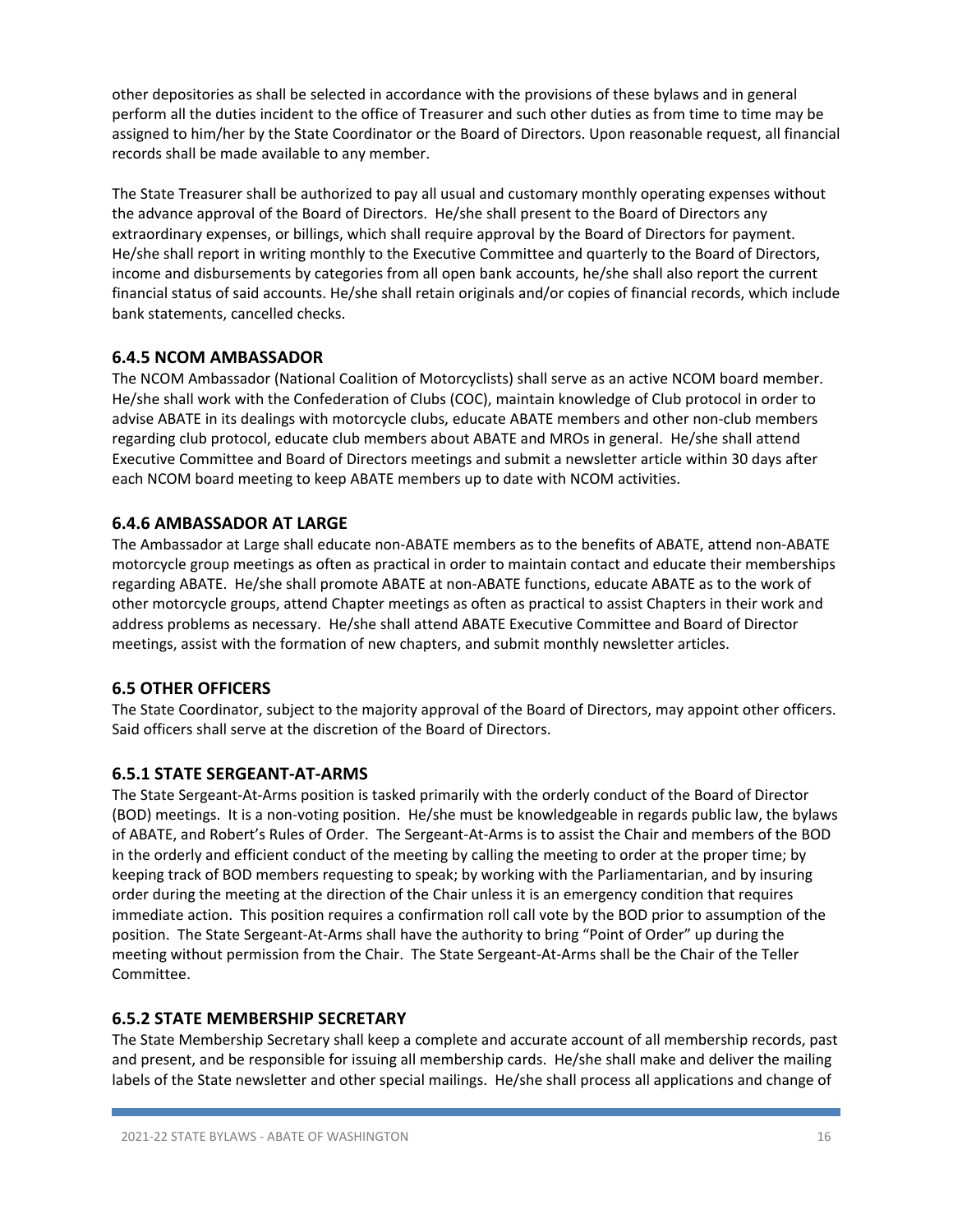address forms, and in general perform all duties assigned to this office and all duties as from time to time may be assigned by the Board of Directors. The State Membership Secretary shall issue membership rosters to each chapter on a quarterly basis.

# **6.6 VACANCIES OF EXECUTIVE OFFICERS**

# **6.6.1 STATE COORDINATOR**

A vacancy of the position of State Coordinator shall cause the Senior Deputy State Coordinator to perform all duties required thereof until the seating of a duly elected State Coordinator. At the next regularly scheduled Board of Directors' meeting following said vacancy, a special election proceeding shall be initiated by the Board of Directors under their authority, unless the standard election proceeding for the office of State Coordinator has been started.

# **6.6.2 OTHER EXECUTIVE OFFICER VACANCIES**

Vacancies of any of the other six (6) Executive Officers shall be filled by appointment pro-tem by the State Coordinator, subject to the approval of the Board of Directors at the next regularly scheduled Directors' meeting following vacancy of office. Should initial appointment be denied by said Directors, the Board shall appoint a replacement from among the members of ABATE of Washington's general membership.

# **6.6.3 VACANCIES IN BOTH COORDINATOR AND DEPUTY COORDINATOR**

In the event vacancies in both positions of the State Coordinator and Senior Deputy State Coordinator occur in interim between the Board of Directors meetings, the successive authoritative rank of the Executive Committee shall control. The highest ranking shall then call a special meeting of the Directors at which time an emergency state shall be declared and the Board of Directors shall appoint the replacements, and unless the standard election proceedings have been started, the Directors shall begin a special election proceeding.

# **6.7 TRANSFER OF DOCUMENTS, RECORDS AND PROPERTY TO INCOMING OFFICERS**

Official ABATE of Washington documents, records, and property in the possession of outgoing officers shall be inventoried and transferred to the incoming officers of the Corporations, and all bank accounts shall be cleared of old names within ten (10) days. Said inventory shall become part of the permanent record of the Corporation.

# **6.8 PROHIBITION OF PERSONAL USE OF CORPORATE ACCOUNTS**

No ABATE of Washington account may be used for personal reasons or personal use by any State Officer or any other individual. Said use shall result in penalties and disciplinary action as outlined in these bylaws.

# **6.9 SALARY**

Any and all salaries for corporate officers or appointed positions shall be granted at the discretion of the Board of Directors upon two-thirds majority approval.

#### **6.10 REIMBURSEMENT OF EXPENSES**

The above Executive Officers shall be allowed their reasonable and necessary expenses in attending meetings, Executive meetings, the Annual Meeting of the Corporation, or other State-sponsored events, which require their attendance. Expenses occurred in visiting Chapter meetings and attending other functions as may from time to time be necessary as determined by the Board of Directors.

#### **6.11 REMOVAL FROM OFFICE**

Any Executive Officer may be removed from office under the procedures set forth in the section entitled disciplinary, suspension, and expulsions procedures.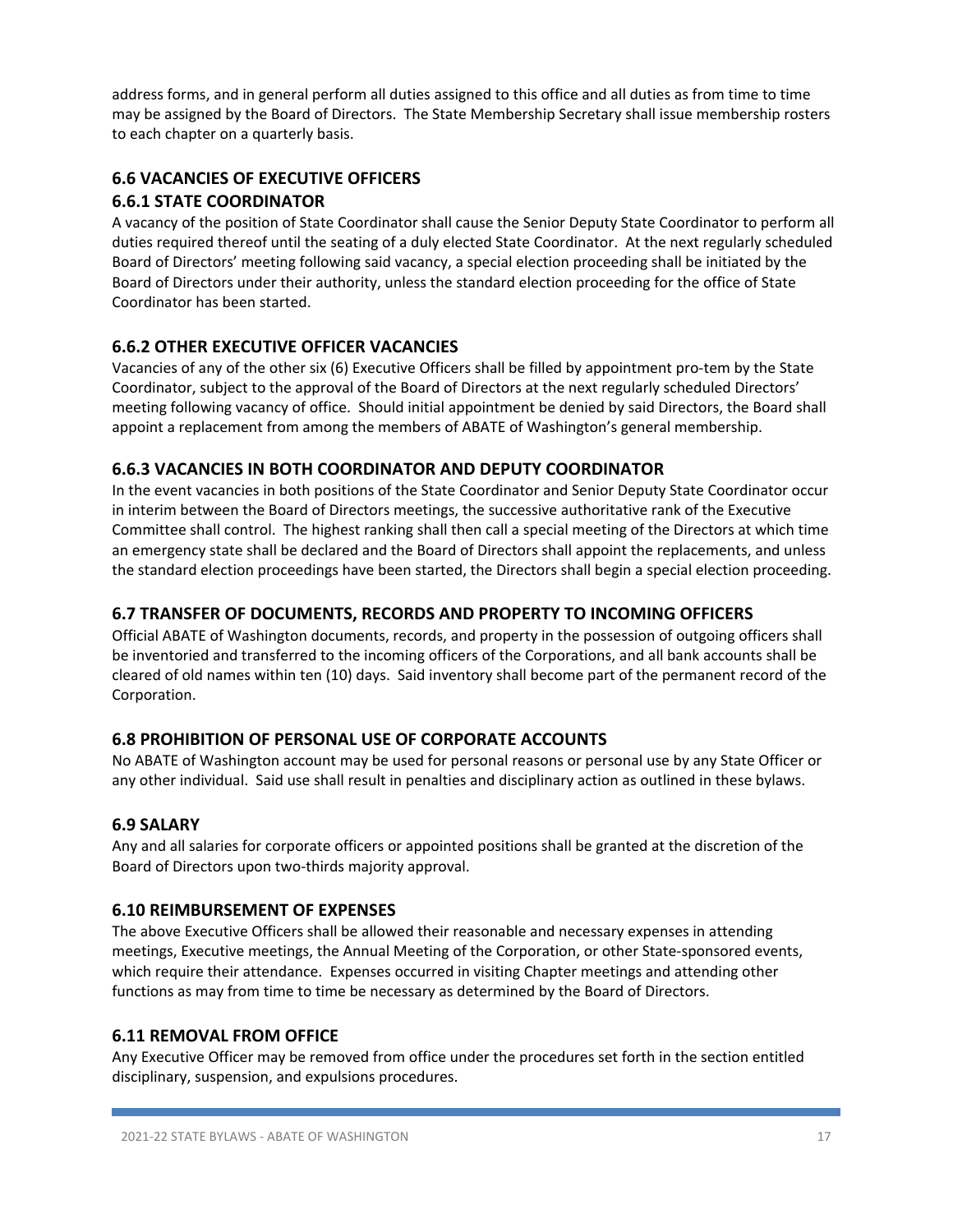# **ARTICLE VII – ELECTION OF STATE OFFICERS**

# **7.1 ELECTION PROCESS**

The election of State Executive Officer positions shall be conducted in accordance with the current Policy and Procedures for Election of State Officers only at the January Board of Directors meeting.

# **7.2 TELLER COMMITTEE**

The ballots shall be tallied by a committee of tellers. The Chair of the Teller Committee shall be the State Sergeant-At-Arms and shall consist of three (3) Chapter Deputy Coordinators. None of the above Deputy Coordinators shall have a member of their chapter running for office.

# **7.3 TRANSITION PERIOD**

There shall be a thirty (30) day transition period for new State Officers and the elected officers shall officially assume office at the July Board of Directors' meeting.

# **ARTICLE VIII - COMMITTEES**

# **8.1 EXECUTIVE COMMITTEE**

There shall be an Executive Committee of the Board of Directors which shall consist of the Executive Officers of the Corporation and one representative appointed by the State Coordinator and approved by the Board of Directors for every five (5) chapters. The State Coordinator shall serve as the Chairman and each member of the Executive Committee shall have one vote. *[Ref: Amended 7/9/11 Board of Director's Meeting.]*

# **8.1.1 DUTIES**

The Executive Committee shall exercise and perform duties which are required by the Board of Directors in the management of the business of the affairs of the Corporation. It is the option of the Chapter Representative to call on another Coordinator in his/her represented area to be at the Executive Board meeting if he/she is unable to attend. It is the duty of the Chapter Representative to inform the State Coordinator of such changes.

#### **8.1.2 REGULAR MEETINGS**

Said committee shall establish regular meetings of the Executive Committee.

# **8.1.2.1 QUORUM, EXECUTIVE COMMITTEE**

For the purposes of establishing a quorum only, the total votes possible shall consist of the number of Chapter Representatives, the State Coordinator, one (1) Deputy State Coordinator, the State Secretary, and the State Treasurer.

#### **8.1.3 SPECIAL MEETINGS**

Special meetings of the Executive Committee may be called by the State Coordinator or by any three (3) Executive Committee members to be held at the principal office of the Corporation or any other place so designated.

The call for the special meeting shall state the nature of the business to be considered and the place, date, and hour of said meeting. Notice of such special meeting shall be mailed to each Committee member at least seven (7) days before said meeting. Business considered and acted upon shall be limited to that stated in the call for said special meeting.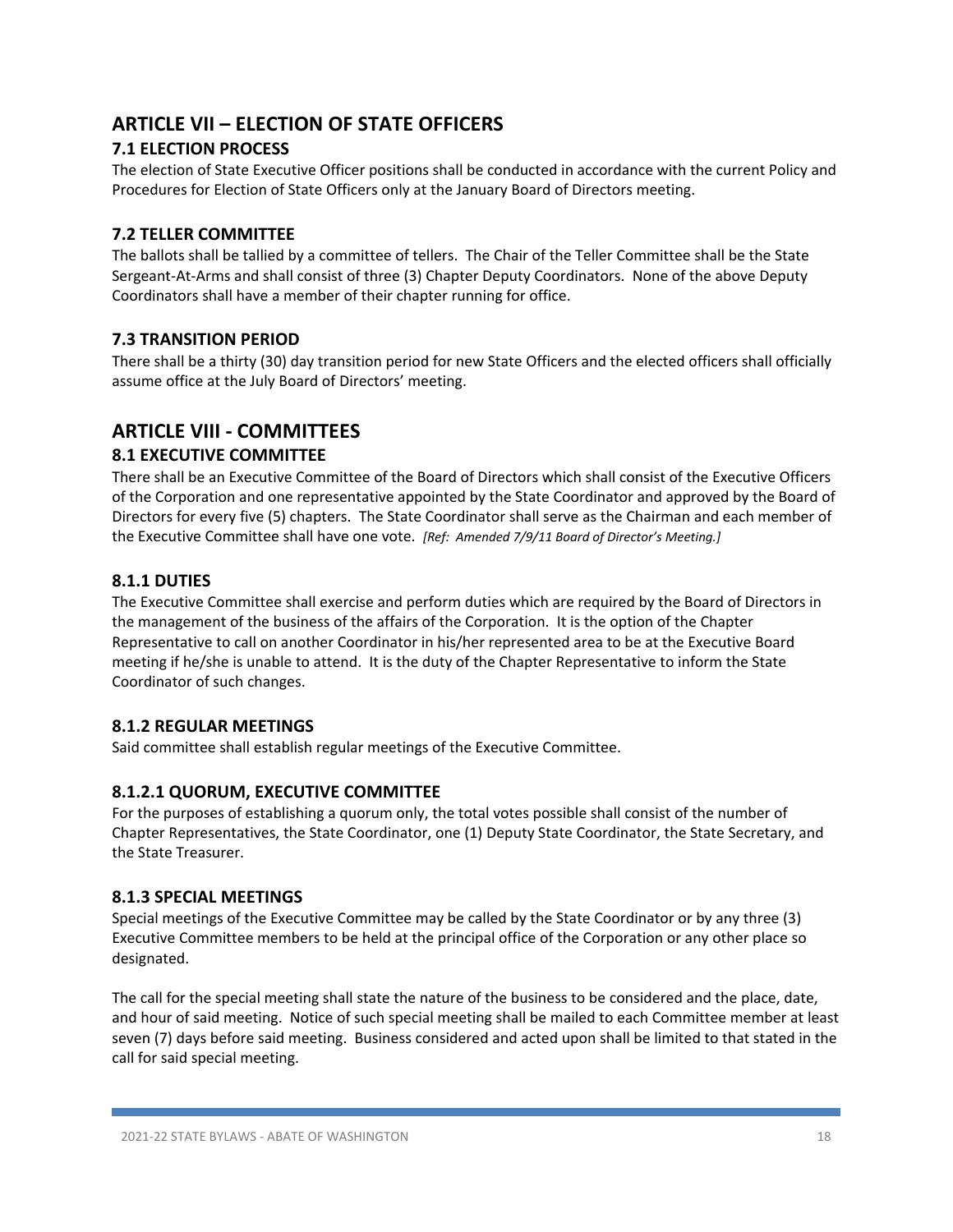# **8.2 STANDING AND SPECIAL COMMITTEES**

The Board of Directors of the State Coordinator, subject to the approval by the Board of Directors, may establish such standing and special committees as are necessary to conduct the affairs of this nonprofit corporation. Such committees shall provide a regular written report at each Board of Directors' meeting.

#### **8.2.1 FINANCIAL REPORTS**

Standing and special committees shall be responsible for presenting proposed budgets forty-five (45) days in advance of the October Board of Directors meeting to the State Secretary and shall give written financial reports as necessary at Board of Directors' meetings.

# **8.2.2 MOTIONS BY COMMITTEE CHAIRPERSONS**

The Chairperson of a special or standing committee may make motions at Board of Directors and Executive Committee meetings, provided the motion is relative to the committee's function.

# **ARTICLE IX – DISCIPLINARY, SUSPENSION, AND EXPULSION PROCEDURES 9.1 ACTIVATING THE HEARING PROCESS**

The discipline, suspension, and expulsion of a member of ABATE of Washington shall be conducted in accordance with the current Policy and Procedures for Disciplinary Action, Suspension and Expulsion.

To initiate these procedures, any six (6) members may bring charges before the Board of Directors alleging one or more of the following:

- (1) Misuse of any corporate property,
- (2) Assault upon any person at any ABATE sanctioned event,
- (3) Blatant disregard of ABATE of Washington bylaws and policies.

*[Ref: Amended 10/23/16 Board of Director's Meeting.]*

#### **9.2 HEARING COMMITTEE**

At each October Board of Directors' meeting, five Directors and five alternates, none of which may consist of any Executive State Officer, shall be elected by the Board of Directors to serve on the Hearing Committee for the following year. Those five Directors shall separately meet and appoint a Chairman for the Hearing Committee.

The charged party in any Hearing Committee procedure shall have three (3) peremptory challenges on Committee members, and the Board of Directors shall have any number of challenges for cause. Challenges must be made in writing to the State Office within thirty (30) days from the filing of charges and show cause hearing.

#### **9.3 PENALTIES**

Should said member be found guilty, the following penalties shall be available to the Board of Directors and shall be approved by a majority vote.

#### **9.3.1 CENSURE**

Censure shall consist of a written statement from the Board of Directors, signed by the State Coordinator, and sent to the member's home address, with a copy filed in the permanent archives of the Corporation and made an integral part of the minutes of the Board of Directors.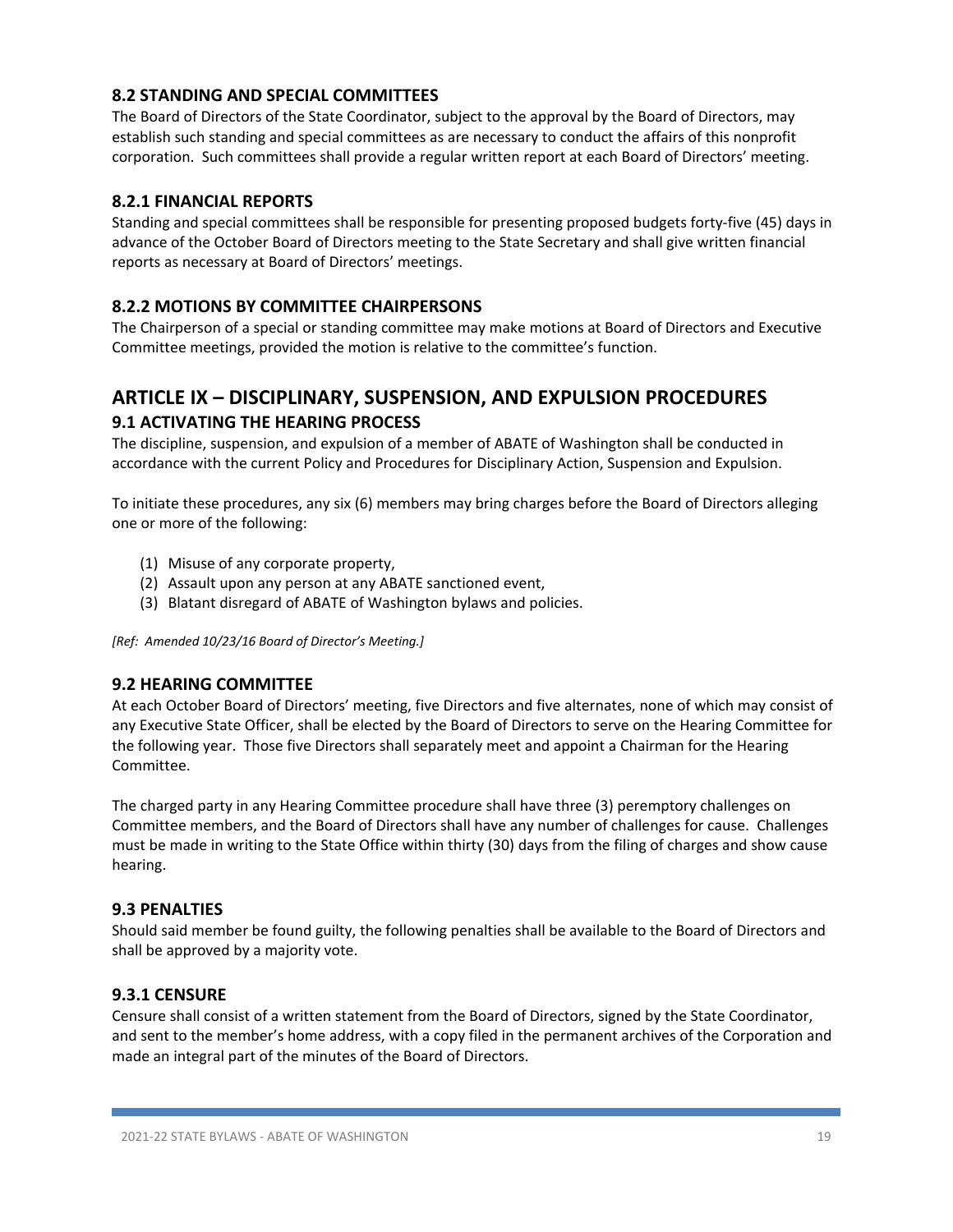#### **9.3.2 SUSPENSION OF MEMBERSHIP**

Suspension shall be for a predetermined time and such would be contingent upon good behavior. At the end of said suspension, all rights and privileges shall be restored. During the period of such suspension, dues must be paid. The record of such suspension shall be placed in a permanent record of the Corporation and made an integral part of the minutes of the Board of Directors. If the suspended member holds a state office or an appointed position at the time of said suspension, such office or position shall be lost and shall not be reinstated at the termination of the suspension.

# **9.3.3 TERMINATION OF MEMBERSHIP**

The termination of membership shall be sent to the member's residential address, and a record of such shall be made within the corporate records and made an integral part of the minutes of the Board of Directors' meeting. Said termination shall be irrevocable, that being, said member shall not be eligible for application for new membership. This penalty only shall require a four-fifths (4/5) vote of the Board of Directors.

# **ARTICLE X – STATE OF ORGANIZATION FINANCIAL PROVISIONS**

# **10.1 FISCAL YEAR**

The fiscal year of the State Organization shall run from October 1 to September 30 of each year.

# **10.2 CHECKS, DRAFTS, ETC.**

All checks, drafts, or other orders for payment of money, notes, or other evidence of indebtedness issued in the name of the Corporation, must be signed by two officers, one of which is the State Treasurer or State Coordinator, the other of which is not related to or living with the State Treasurer or State Coordinator. All accounts shall be in the name of ABATE of Washington.

#### **10.3 DEPOSITS**

All funds of the Corporation not otherwise employed shall be deposited in a timely manner to credit the Corporation in such banks, trust companies, or other depositories as the Board may approve.

#### **10.4 DISBURSEMENTS**

All disbursements shall be by check accompanied by voucher with a proper receipt attached showing date, origin of receipt and reason for expense, and approved by the State Coordinator.

#### **10.5 CONTRACTS**

The Board may authorize any officer or officers, agent or agents, to enter into any contract or execute and deliver any instrument in the name of and on behalf of the Corporation, and such authorization may be general or confined to specific instances. Contracts involving Directors and Officers shall not be made by the Corporation unless first approved by a majority vote of the Board of Directors who has no direct or indirect interest in the transaction.

#### **10.6 LOANS**

No loan shall be contracted on behalf of the Corporation, and no evidence of indebtedness shall be issued on its name unless authorized by a resolution of the Board. Such authority may be general or may be confined to specific instances. No loans involving Directors or Officers shall be made by the Corporation.

#### **10.7 CONSIDERATION FOR BUDGET REQUESTS**

In order for annual budgets to be considered for review and approval, the budget must be presented by listing the major total expenditures, i.e. internet, travel, lodging, gas, videos. Also, a copy of the previously approved budget for his/her position and itemized current years' expenses must be included.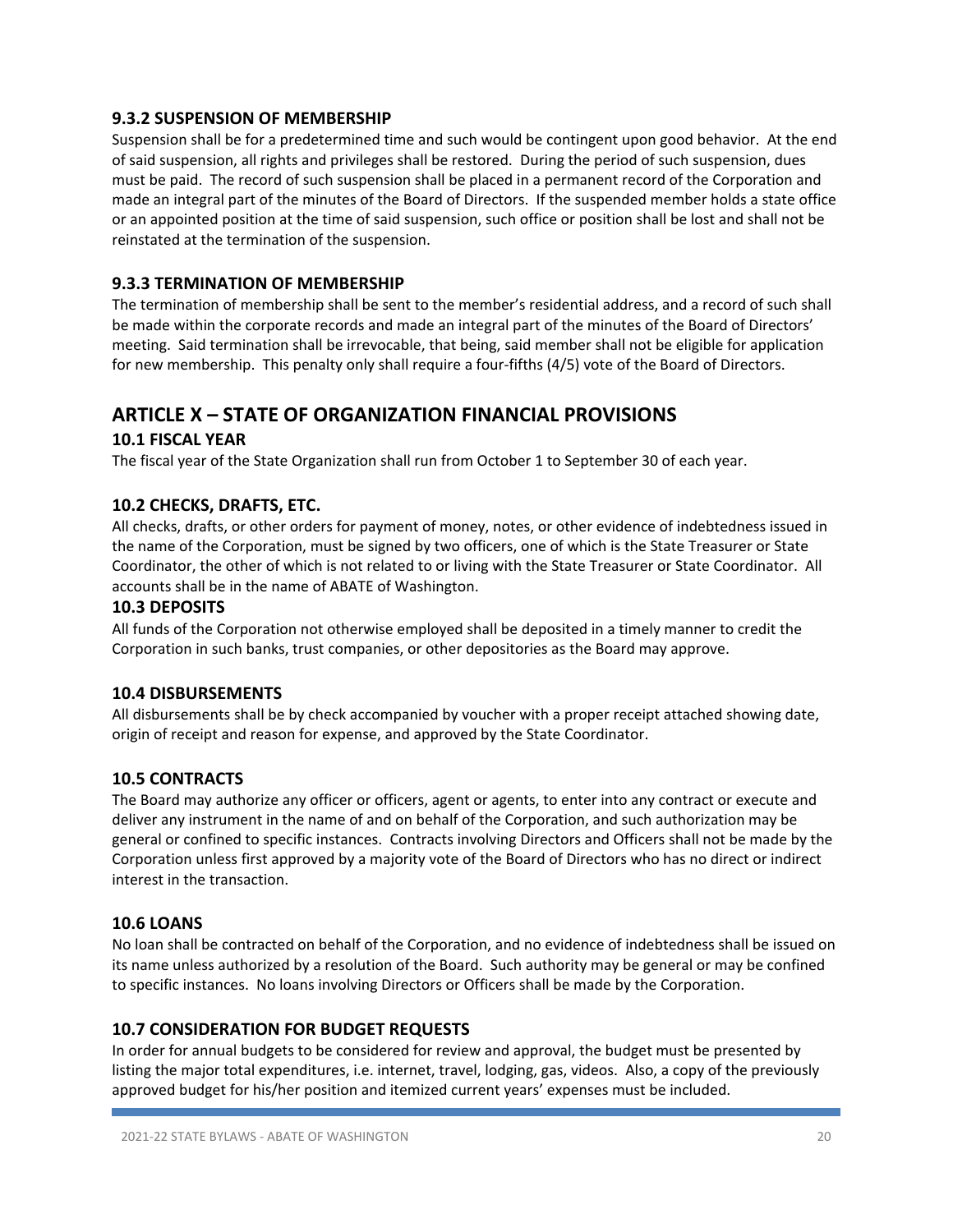# **10.8 NSF CHECKS**

The State Treasurer will charge individuals for each NSF (insufficient funds) check received.

# **ARTICLE XI – SPECIAL RULES AND REGULATIONS FOR STATE-SPONSORED EVENTS 11.1 STATE SECURITY**

The State Security Staff, while working at a state-sponsored event, shall be recognized as the authority in matters concerning safety, order, or security of the state organization. They shall be empowered to expel any person from the event and to keep order during such event. Instructions and requests by the State Security Staff are to be followed by all members and invited guests. All security personnel, while on duty, shall in turn be responsible to the State Coordinator.

# **11.2 TICKET SALES**

Tickets for official State events may be sold in advance. If said ticket is purchased at the event, there will be an inflated ticket price.

#### **11.3 RECOGNITION OF OTHER ABATE ORGANIZATIONS**

ABATE of Washington will recognize other state ABATE organizations for admission into State-sponsored events at member price.

#### **11.4 ENTRANCE INTO STATE-SPONSORED EVENTS**

The Executive Officers shall be exempt from paying fees required for entrance into State-sponsored events. The State security members working at the particular event shall also be deemed Executive Officers for such events and shall receive free admittance.

# **ARTICLE XII – ANNUAL REPORT**

The State Coordinator shall prepare and submit to the Board of Directors an annual report, which shall include a year-end financial statement as prepared and presented by the State Treasurer. *[Ref: Amended 1/10/15 Board of Director's Meeting.]*

# **ARTICLE XIII – PUBLIC RELATIONS**

The State Coordinator shall appoint, subject to the approval of the Board of Directors, a State Public Relations Officer, who shall handle all press releases and other communications on State organizational matters.

# **ARTICLE XIV – CORPORATE SEAL**

The seal of the Corporation shall consist of the name of the Corporation, State of the Corporation, and the year of its inception.

# **ARTICLE XV – WAIVER OF NOTICE**

Whenever any notice required to be given to any Director of the Corporation under the provisions of these bylaws or under the provisions of the Washington Not-For-Profit Corporation Act, or under the Articles of the Corporation, a waiver thereof in writing, signed by the person or persons entitled to such notice, whether before or after the time stated therein, shall be deemed equivalent to the giving of such notice.